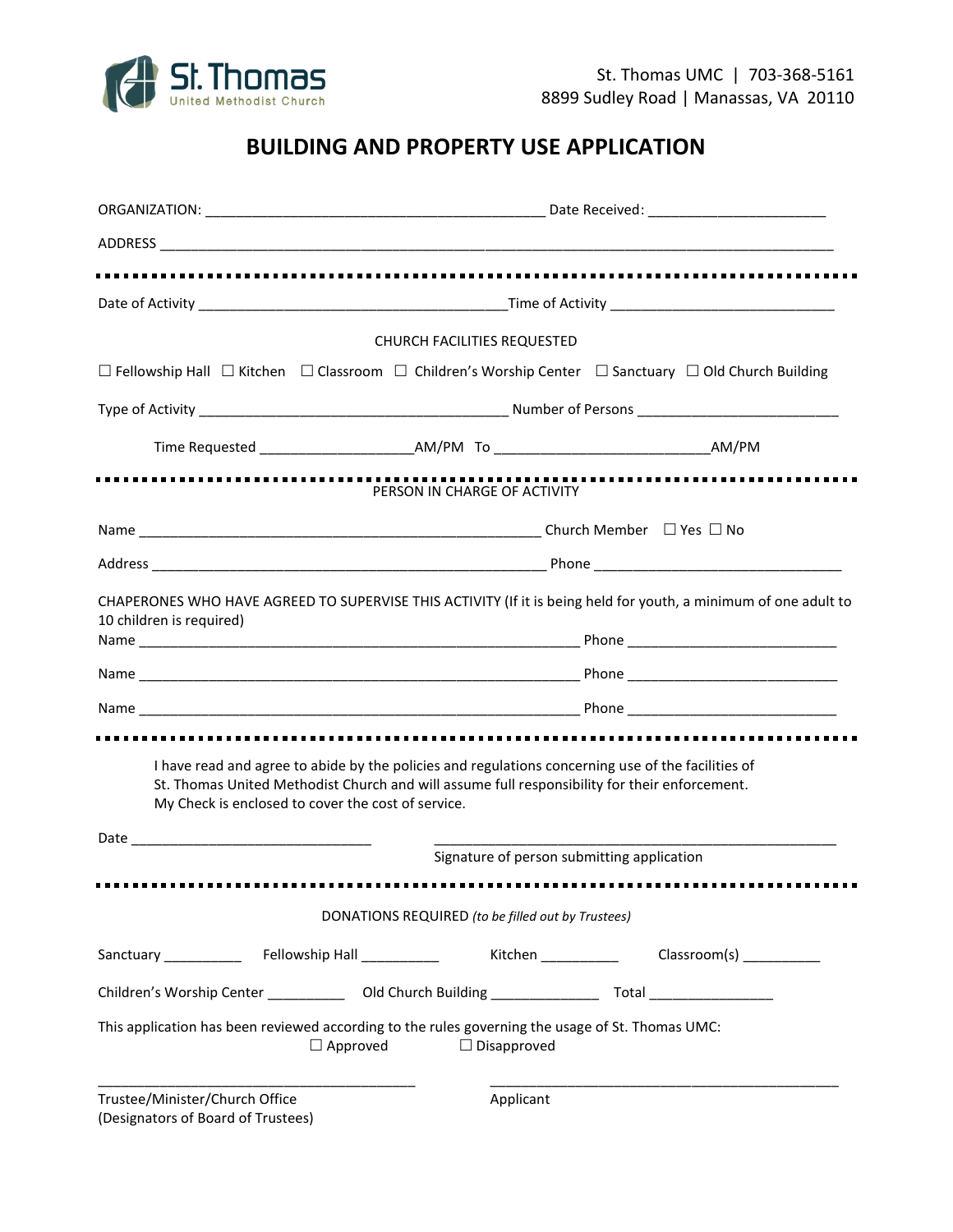### **INTRODUCTION**

This church-use policy represents many hours of thoughtful deliberations to revise an earlier policy. It is an honest attempt to provide clear guidelines for the use of our facilities by church and nonchurch groups. The latter includes groups not affiliated with nor sponsored by St. Thomas United Methodist Church (STUMC).

Pursuant to the Discipline of the United Methodist Church, use of the church buildings, equipment and grounds by church groups and non-church groups must be in accordance with the general purposes of Christian fellowship.

These policies serve as a guide in decision-making and as a statement of purpose for both members and staff. They are an expression of our stewardship of property, utilities and personnel. Our goal is to continue to be helpful to as many as we can in a fair and equitable manner.

STUMC welcomes the use of its facilities by community service, fellowship and educational groups. The following policy statements have been prepared by the Board of Trustees and approved by the Administrative Board.

These policies have been prepared as an equitable means of providing maximum use of the church facilities by the community after meeting the needs and responsibilities of the congregation. Recognizing the priority of the core church-related activities, it is expected that thoughtful implementation of these policies will ensure proper care of all church buildings, equipment and grounds.

The Church sanctuary and narthex will be used for church-sponsored and church-related activities only. Other uses are permitted only with the prior written approval by the Minister.

The intended purpose of all suggested contributions is to help cover some of the basic maintenance, utilities and janitorial expenses.

Except as specifically noted, inquiries about these policies, application forms and suggested contributions shall be directed to the church office. If more than routine clarification is required, action by the Board of Trustees or the Administrative Board, or both, may be required. In these policies, the term "church" refers to STUMC.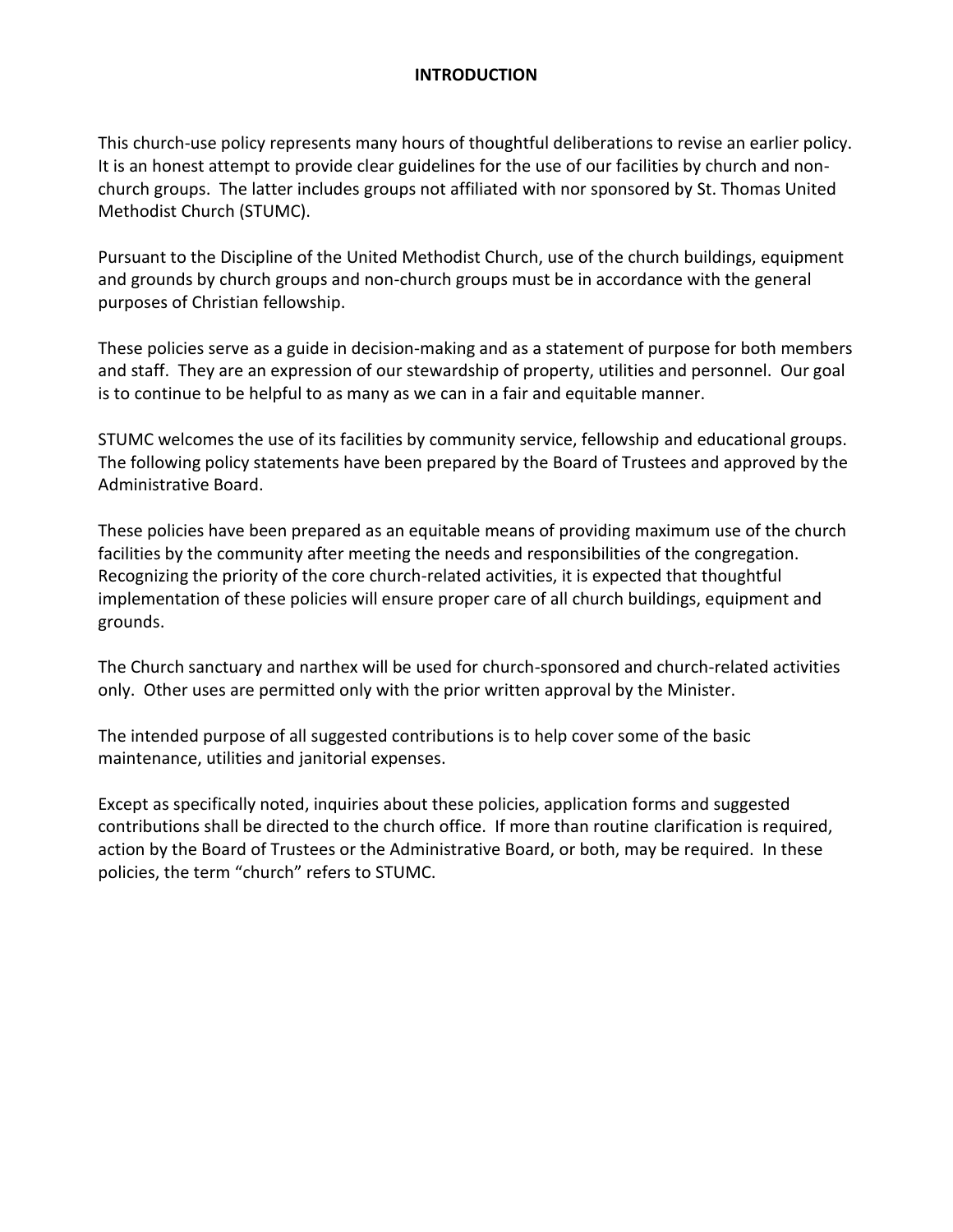#### **RESERVATIONS**

- 1. Reservations by non-church groups shall be made with the church office as far in advance as possible. The request shall be made in writing at least 45 days prior to the event and shall specify precisely the rooms desired, any use of outside facilities (including the church grounds and the parking lot for other than car parking), the start and expected finish hours and the dates. Reservation forms are available at the church office. Non-church groups using the church property on a scheduled basis are required to make annual application on a regular basis for the use of the building.
- 2. Cancellations shall be made with the church office as far in advance as possible. The notification shall preferably be made in writing.
- 3. Requests for the use of special facilities (e.g. kitchen and church grounds) will be forwarded to the Board of Trustees by the church office for approval.
- 4. Due to the cost of replacement, church equipment or furnishings may not be used off the premises of the church property.
- 5. Each user group shall have a sufficient number of responsible adults in attendance at all times who shall be fully responsible for all the policies contained herein regarding damage, cleanliness, security, use of utilities, contributions, and similar obligations of any user.
- 6. Night meetings should be terminated in time to have the building properly secured and lights out by 10:00 PM. Extension may be granted only by special request and will be handled as in item #3 above.
- 7. Priorities shall be established for use of all church facilities in accordance with the following guidelines:

As soon as it is determined that conflict exists among the requests for use of the facilities, the church office will resolve the conflict by suggesting an alternative time or facilities. Failing this, approval will be made in accordance with the following general priorities/

- A. Church worship services, including wedding ceremonies, funeral services, and church school
- B. Church organizational meetings
- C. Social and recreational activities of church groups
- D. District church conferences or meetings
- E. Church members social activities, e.g. wedding receptions
- F. Church-sponsored groups, e.g. Scouts
- G. Non-church organizations who regularly use the church
- H. Community service and educational organizations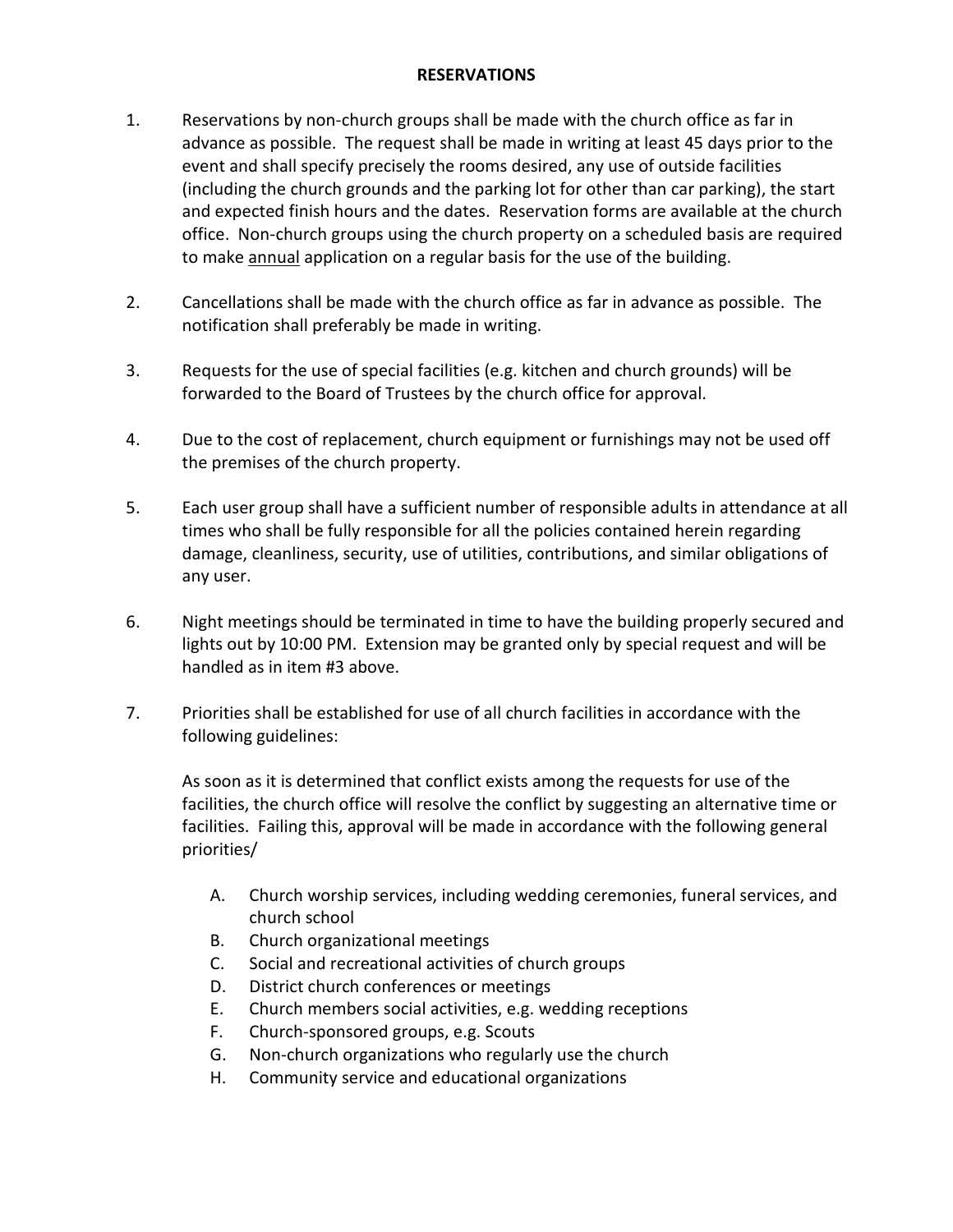- 8. As a general rule, meetings or use of the facilities by non- church groups will not be granted for any Sunday.
- 9. No non-church activities (except weddings) are to be scheduled after 4:00 PM on Saturday, as the building must be in order for Sunday use.
- 10. The Administrative Secretary will maintain a calendar of all church activities.
- 11. The church reserves the right to pre-empt any scheduled activity of any group for good and sufficient reasons. Every effort will be made to give as much advance notice as possible.

# **CLEANLINESS**

- 1. All groups using church facilities and equipment are expected to leave them in a clean and orderly fashion. Furniture and equipment should be placed where originally found.
- 2. Groups using the kitchen shall adhere to the posted instructions for use of the kitchen equipment and are responsible for leaving the kitchen in a clean and orderly fashion. Kitchen counters, cabinets and carts will be cleaned. Stove and oven will be cleaned, if used. Refrigerator will be wiped out, if used. All leftover food will be removed from the premises and trash will be placed in the outside trash bin located in the parking lot.
- 3. All non-church groups will provide their own napkins, table coverings, paper plates, etc.
- 4. Non-church groups must provide their own storage for items, as there is not sufficient room at the church.

## **SECURITY**

- 1. Security is the responsibility of all groups using church property. Security shall be maintained during use (either alone or in coordination with other user groups) and when leaving.
- 2. User groups must restrict all activities and the presence of all group-related personnel to those areas for which permission has been given and direct access to such areas.
- 3. The user group is charged with the responsibility of closing windows, turning off lights (including those in restrooms) and locking all exterior doors before leaving the building.
- 4. The church buildings will be kept locked when not in use.
- 5. A representative of the user group will be assigned a key by the Trustees to be returned shortly after use.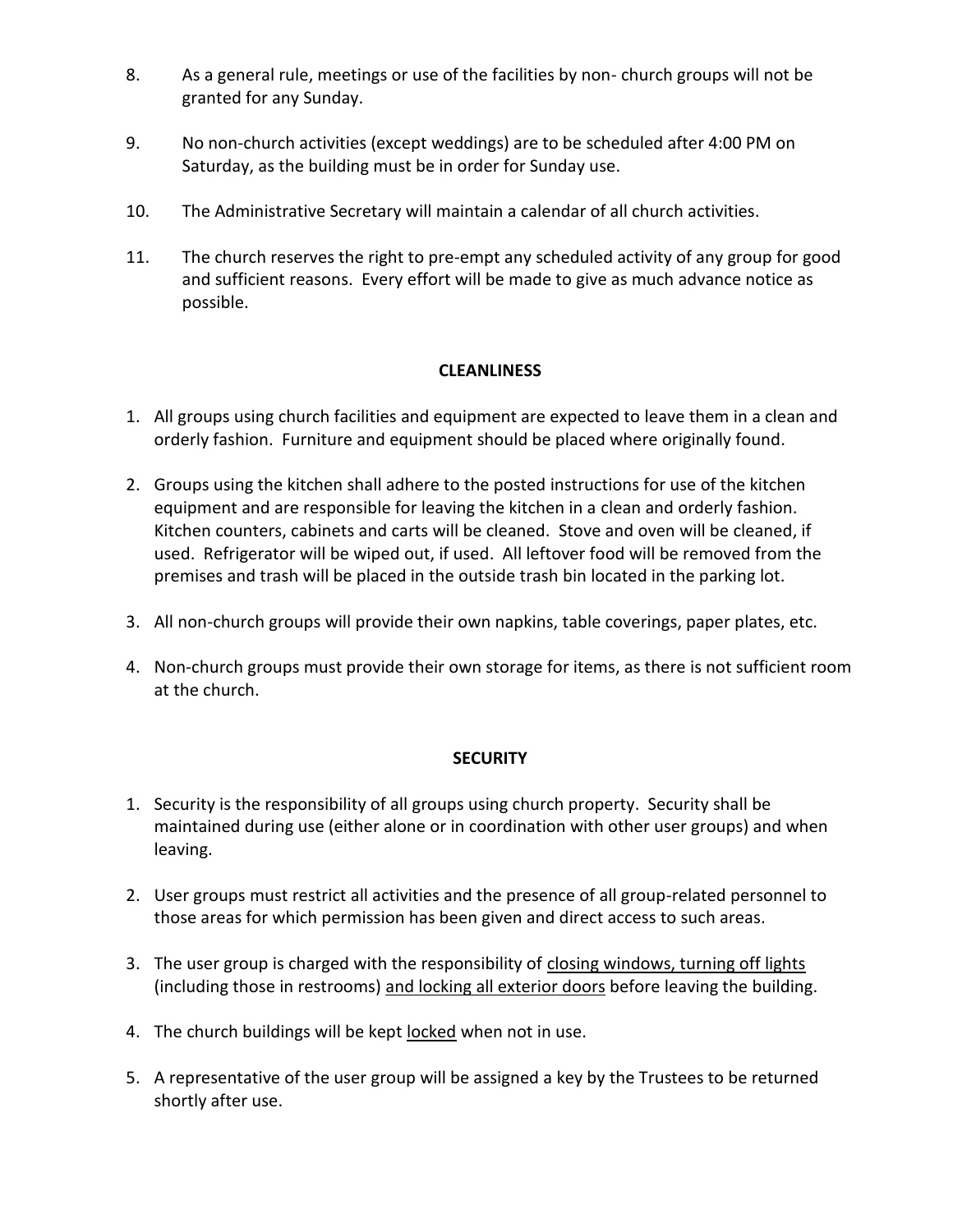### **FUND RAISING ACTIVITIES**

- 1. The church buildings, equipment and grounds shall not be used for commercial purposes, except when profit is to be used for religious, charitable or community benefit.
- 2. Non-church groups may not conduct fund raising or profit making activities on the church premises.

## **SUGGESTED CONTRIBUTIONS**

- 1. Contributions shall not be requested of any church group for the use of church buildings, equipment or grounds.
- 2. Contributions shall be requested of non-church groups in accordance with the schedule established by the Board of Trustees and approved by the Administrative Board. The Board of Trustees shall update this schedule annually.

## **GENERAL CONDUCT**

- 1. All persons, groups, or organizations are expected to conduct themselves in a Christian-like manner at all times.
- 2. All ball playing and roughhousing must be conducted outside the church buildings.
- 3. Smoking is **not** allowed within the church buildings.
- 4. Alcoholic beverages, drugs, gambling, or the use of un-Christian videotapes or movies are prohibited on church property.
- 5. Except for the altar, no candles or other open flames are allowed inside the buildings except with special permission from the Board of Trustees.
- 6. Telephone use is limited.